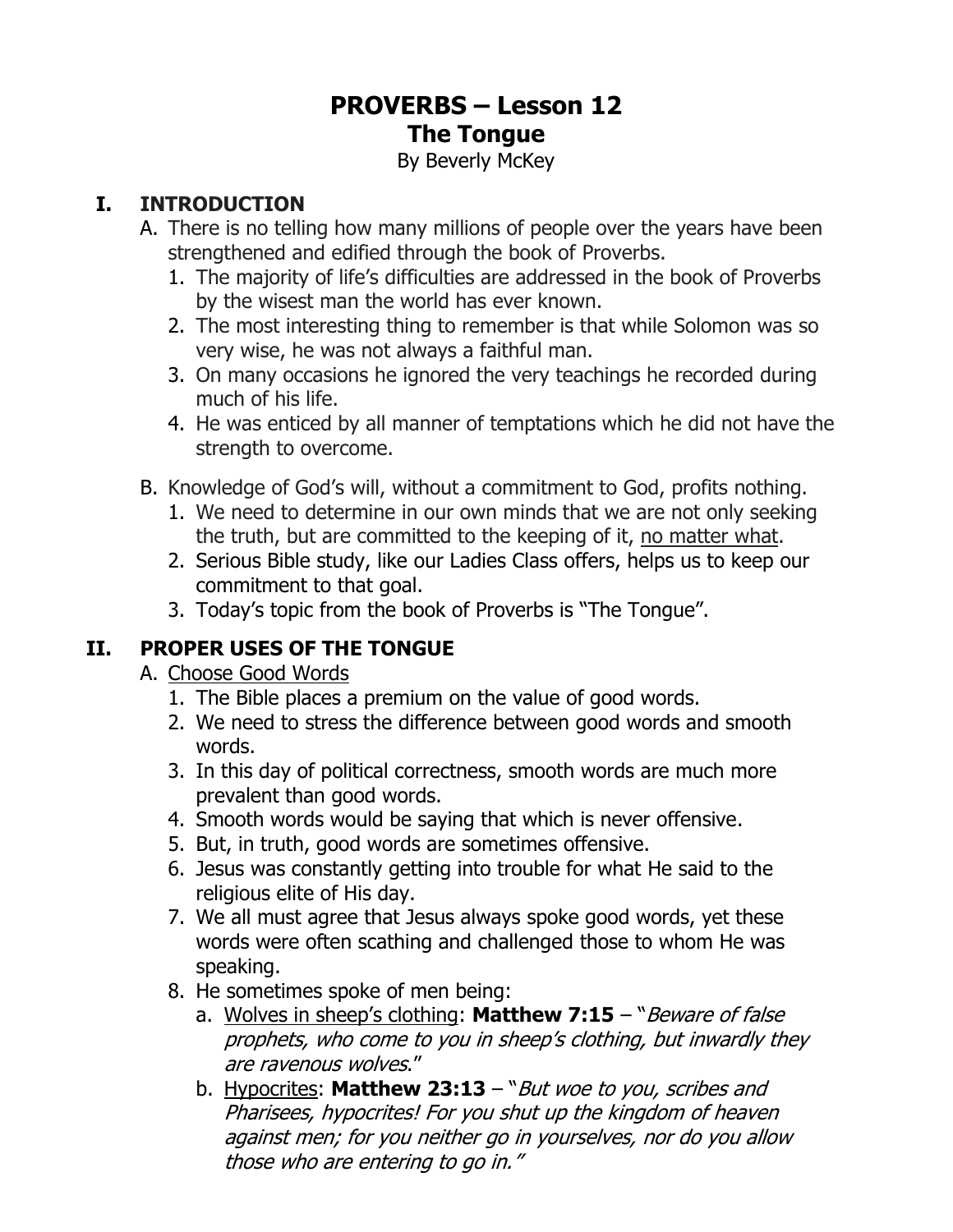- c. Blind guides: **Matthew 23:16** "Woe to you, blind guides, who say, '*Whoever swears by the temple, it is nothing; but whoever swears by the gold of the temple, he is obliged to perform it*."
- d. Fools: **Matthew 23:17** "Fools and blind! For which is greater, the gold or the temple that sanctifies the gold?"
- e. Serpents: **Matthew 23:33** "Serpents, brood of vipers! How can you escape the condemnation of hell?"
- f. Children of Satan: **John 8:43-44** " <sup>43</sup> Why do you not understand My speech? Because you are not able to listen to My word. <sup>44</sup> <u>You</u> are of your father the devil, and the desires of your father you want to do. He was a murderer from the beginning, and does not stand in the truth, because there is no truth in him. When he speaks a lie, he speaks from his own resources, for he is a liar and the father of it."
- g. These words were hard, but they were good, because they were true.
- B. There is a distinction between good words and flattering words.
	- 1. One of the reasons that good words (words of truth) are so valuable is that eternal life is tied to our hearing, believing, and employing them.
		- a. **John 8:32** "And you shall know the truth, and the truth shall make you free."
		- b. In **Proverbs 10:11** we read, "The mouth of the righteous is a well of life, but violence covers the mouth of the wicked."
		- c. **Proverbs 13:2** "A man shall eat well by the fruit of his mouth, but the soul of the unfaithful feeds on violence."
		- d. The words of truth are life-giving, and sustaining and refreshing:
			- 1) **Proverbs 16:24**  "Pleasant words are like a honeycomb, sweetness to the soul and health to the bones."
			- 2) **Proverbs 18:4**  "The words of a man's mouth are deep waters; the wellspring of wisdom is a flowing brook."
		- e. Solomon recognized the value of good (true) words and he wanted the rest of us to know it as well.

**Proverbs 10:20** – "The tongue of the just is as choice silver: the heart of the wicked is little worth."

- 1) Many people need to be instructed about discerning good words from evil words, especially our youth.
- 2) All words are not of the same worth, and all views are not equally valid.
- 3) Many become angry at the mere suggestion that their opinion is not as valuable as another, but it is certainly the case.
- f. Only truth gives value to a man's speech.
	- 1) **Proverbs 15:4**, "A wholesome tongue is a tree of life, but perverseness in it breaks the spirit."
	- 2) Discovering what is truly valuable is one of the greatest adventures in life.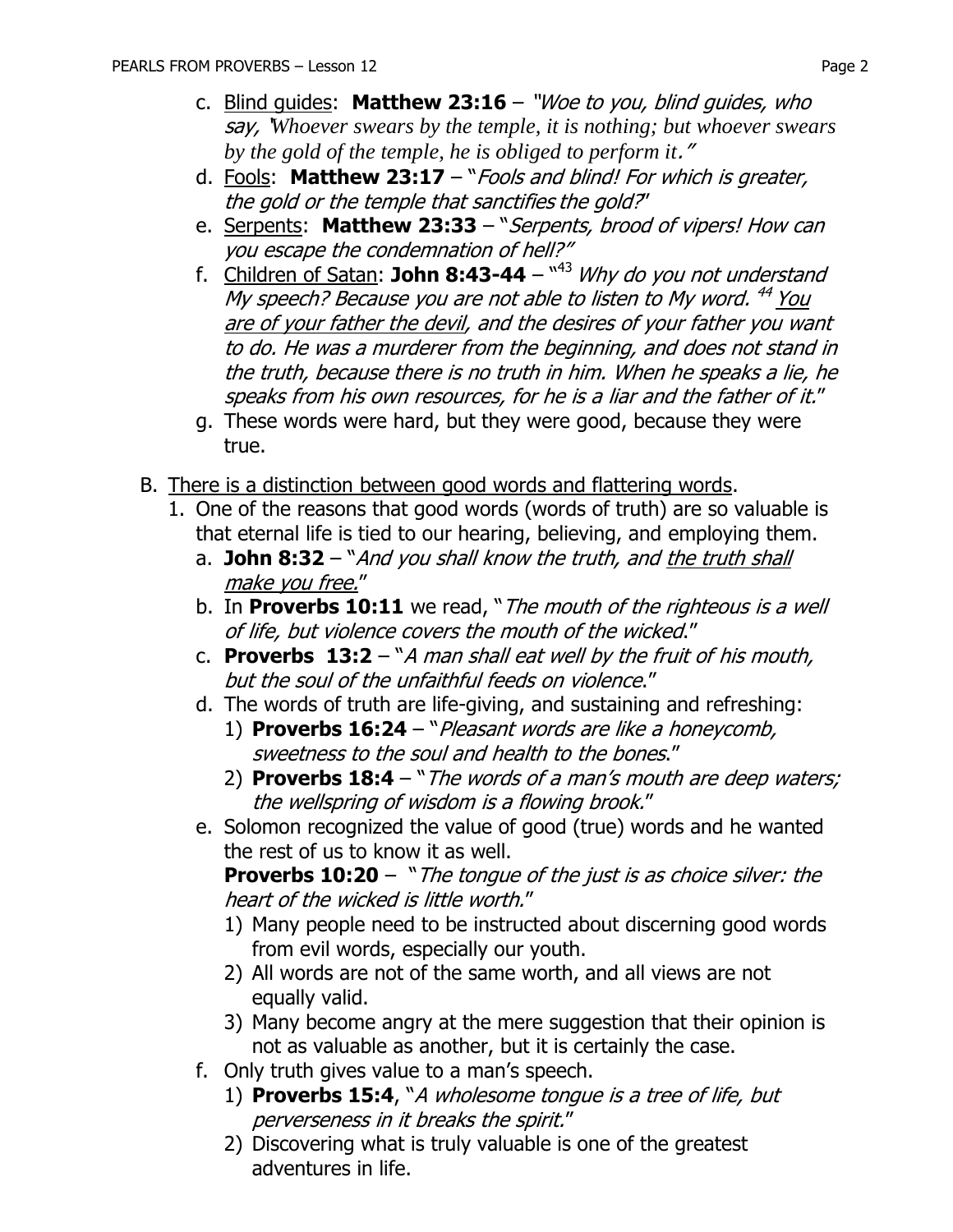- 3) Christ discussed this in His first recorded sermon.
- 4) **Matthew 6:19-21**  $^{\text{N19}}$ Do not lay up for yourselves treasures on earth, where moth and rust destroy and where thieves break in and steal; <sup>20</sup> <u>but lay up for yourselves treasures in heaven</u>, where neither moth nor rust destroys and where thieves do not break in and steal. <sup>21</sup> For where your treasure is, there your heart will be also."
- 5) Solomon puts it this way: **Proverbs 20:15**  "There is gold and a multitude of rubies, but the lips of knowledge are a precious jewel."
	- a) He is actually saying that truth in speech is rarer than gold and a multitude of jewels.
	- b) In fact, lips of knowledge are more rare and therefore more valuable than any precious treasure.
- 6) Finally, in **Proverbs 25:11** "A word fitly spoken is like apples of gold in settings of silver."
	- a) Brother Leroy Brownlow has written a book entitled Apples Of Gold from this very passage.
	- b) One of the greatest challenges set before Christians is learning what to say and how to say it.
	- c) Oftentimes in Bible studies or in sermons, we struggle in the attempt to speak the truth in a fashion that will assist the hearer in grasping the point.
	- d) At funerals and in hospitals, the words of comfort sometimes seem to ring hollow, and we then realize the truthfulness of this passage.
	- e) We all want the ability to speak words that are fit for the occasion. And when we do, this passage helps us realize the value of it from heaven's point of view.
- B. The Tongue Delivers The Just From Problems
	- 1. Our speech also has a direct impact on the number of difficulties we have in this life.
	- 2. While, truly, many things just happen to us in life, it is equally true that we bring many problems on ourselves, sometimes because of our words.
	- 3. On the other hand, our words can be a solution to a problem about to happen
		- a. **Proverbs 12:6**: "The words of the wicked are, *'Lie in wait for blood,'* but the mouth of the upright will deliver them."
		- b. **Proverbs 12:13** "The wicked is ensnared by the transgression of his lips, but the righteous will come through trouble."
		- c. **Proverbs 15:1**  "A soft answer turns away wrath, but a harsh word stirs up anger."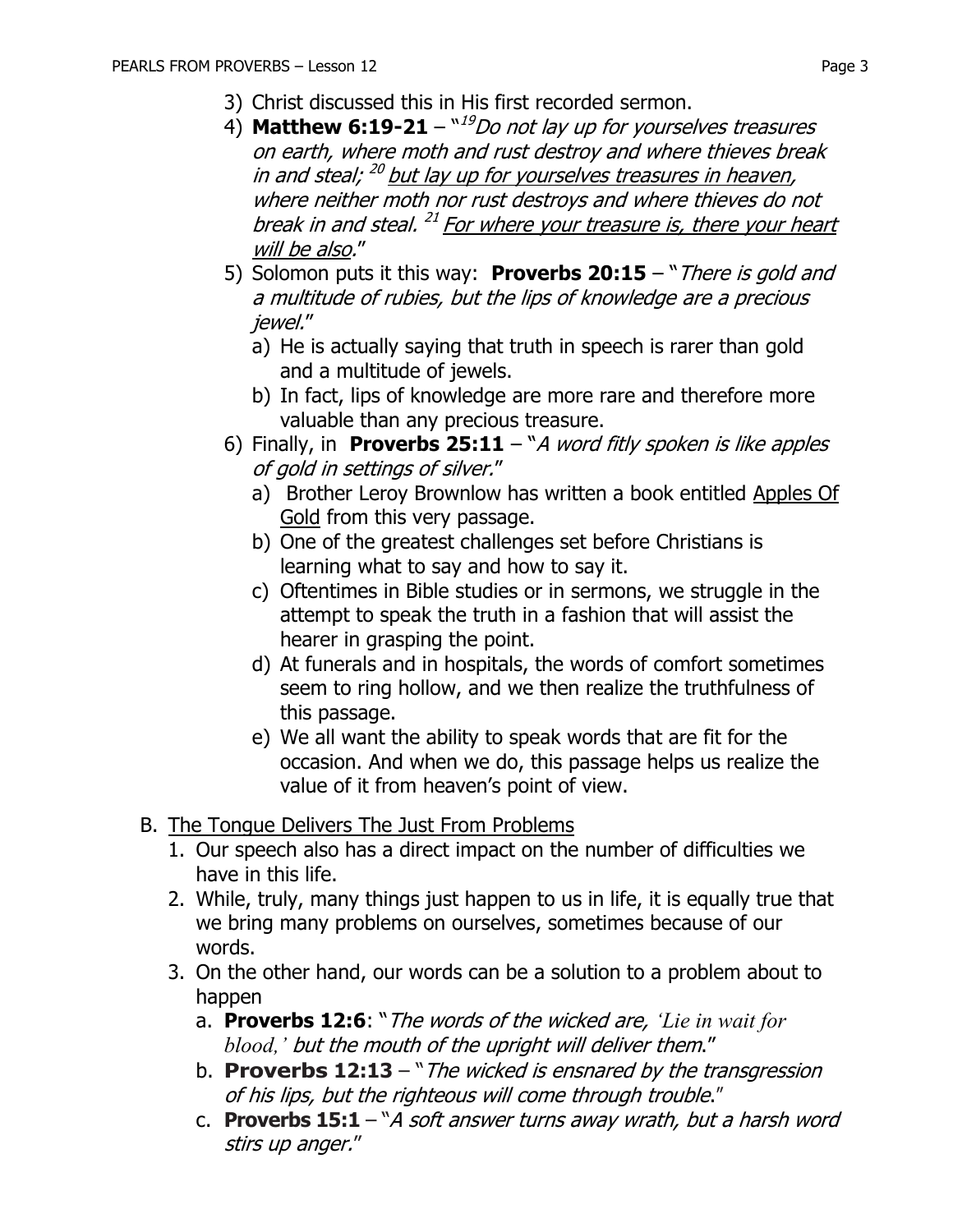- 4. Truth, fitly spoken, can deliver us from difficult situations.
	- a. On more than one occasion, the apostle Paul was able to talk himself out of trouble.
	- b. He certainly did not compromise nor alter the truth, but he did use wisdom in his speech to turn bad situations into better ones.
		- 1) **Acts 22** Verses 1-24 of this chapter recounts Paul defending himself in Jerusalem against the powerful Jewish leadership.
			- a) They arrested him in the Temple because of his teaching and they accused him of bringing a "Greek" into the Temple, defiling their holy place.
			- b) Paul's Ephesian friend, Trophimus, had come to Jerusalem with him, but Paul did not take him into the Temple.
			- c) The whole city was stirred up against Paul and they wanted to kill Paul and began beating him in the street.
			- d) The commander of the garrison heard the uproar and took soldiers and centurions to handle the riot.
			- e) When the soldiers arrived they stopped beating Paul and the commander bound Paul in chains.
			- f) The commander asked what Paul had done, the crowd started shouting different things, so since he could not determine the truth he ordered Paul to be taken away.
			- g) On the steps of the building, Paul begged the commander to allow him to speak to the people to defend himself.
			- h) The commander allowed him to speak to the Jews.
			- i) Then Paul recounted all that happened to him on the road to Damascus and how he had spoken with the Lord personally.
			- j) He explained how he was baptized and was assigned to teach the Gentiles.
			- k) When the crowd heard this they said, "*He is not fit to live."* The commander then commanded them to take Paul into custody and question him under scourging in order to get the truth.
			- l) In **Vs. 25**, Paul used his rights as a Roman citizen to get out of this predicament. He said: "Is it lawful for you to scourge a man who is a Roman, and uncondemned?"
			- m) This got the attention of his captors and one went to tell the Commander saying, "Take care what you do, for this man is a Roman."
			- n) The commander questioned Paul about this saying, "*With a* large sum I obtained this citizenship." And Paul replied, "But I was born a citizen."
			- o) Paul's fitly spoken truthful words helped save his life and free him from jail.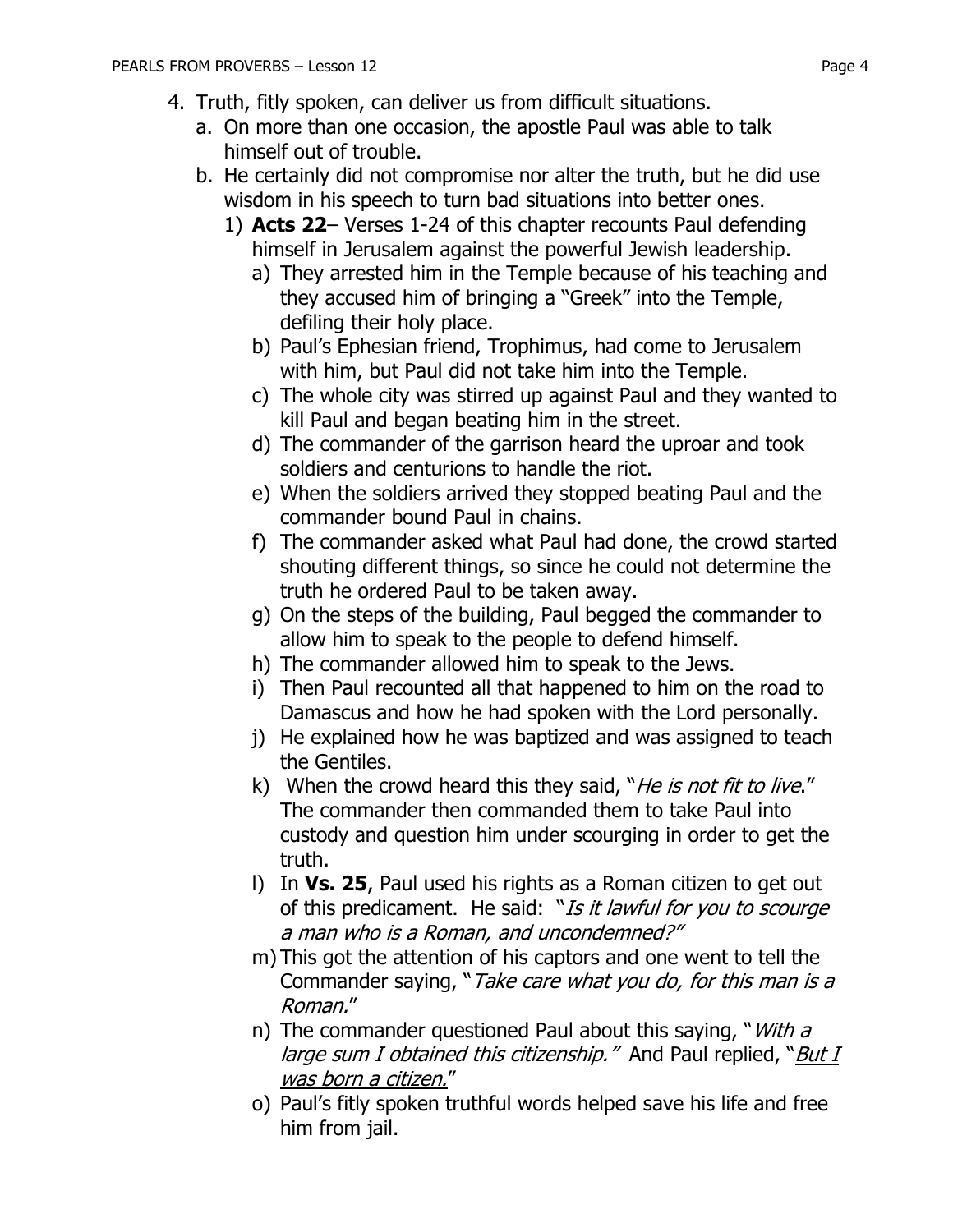- a. We don't always have to have the last word.
- b. We don't always have to put people in their place.
- c. Jerry Clower (a deceased country comic) used to say, "You better keep your words soft and sweet because you never know when you will be forced to eat them."
- d. That's not bad advice.

### **III. THE TONGUE BRINGS HEALTH AND HAPPINESS**

- A. Have you ever considered that your speech may be affecting your health?
	- 1. **Proverbs 12:18** "There is one who speaks like the piercings of a sword, but the tongue of the wise promotes health."
		- a. Can it be true that we can harm our own health by using speech that is unkind, thoughtless or rude.
		- B. In this verse we actually find the prohibition against cutting people down.
		- C. One-up-man-ship is not an essential for happy living.
		- D. In fact, it will go a long way in preventing contentment and joy in our lives.

#### 2. **Proverbs 12:25** – "Anxiety in the heart of man causes depression, but a good word makes it glad."

- A. Solomon is not affirming that the wise man will never have any health trouble.
- B. However, our emotional and spiritual health is tied to the words contained in our heart.
	- 1) The old saying, "*You can't unring a bell*" means once we have spoken harsh, damaging words – we can never get them back or undo the damage.
	- 2) Apologies can soothe hurt feels but those harsh words linger in the memory long after, no matter how hard we try to dismiss them.
- C. Solomon's father, King David, also had to face stress from an early age when King Saul was seeking to kill him for years. Here is what he had to say about facing that situation.
	- 1) **Psalm 119:28**  "My soul melts from heaviness; strengthen me according to Your word."
		- a) David knew his only help would come from the words of the Lord. Oh, that we all would learn that lesson.
		- b) Today the book stores are flooded with "experts" who give us worldly advice on how to handle problems that David describes as "soul melting".
	- 2) While I am not given to depression normally, I know that there are situations that can bring you to that condition.
		- a) It is then that we must already have the word of God planted so firmly in our hearts that we look for help there first.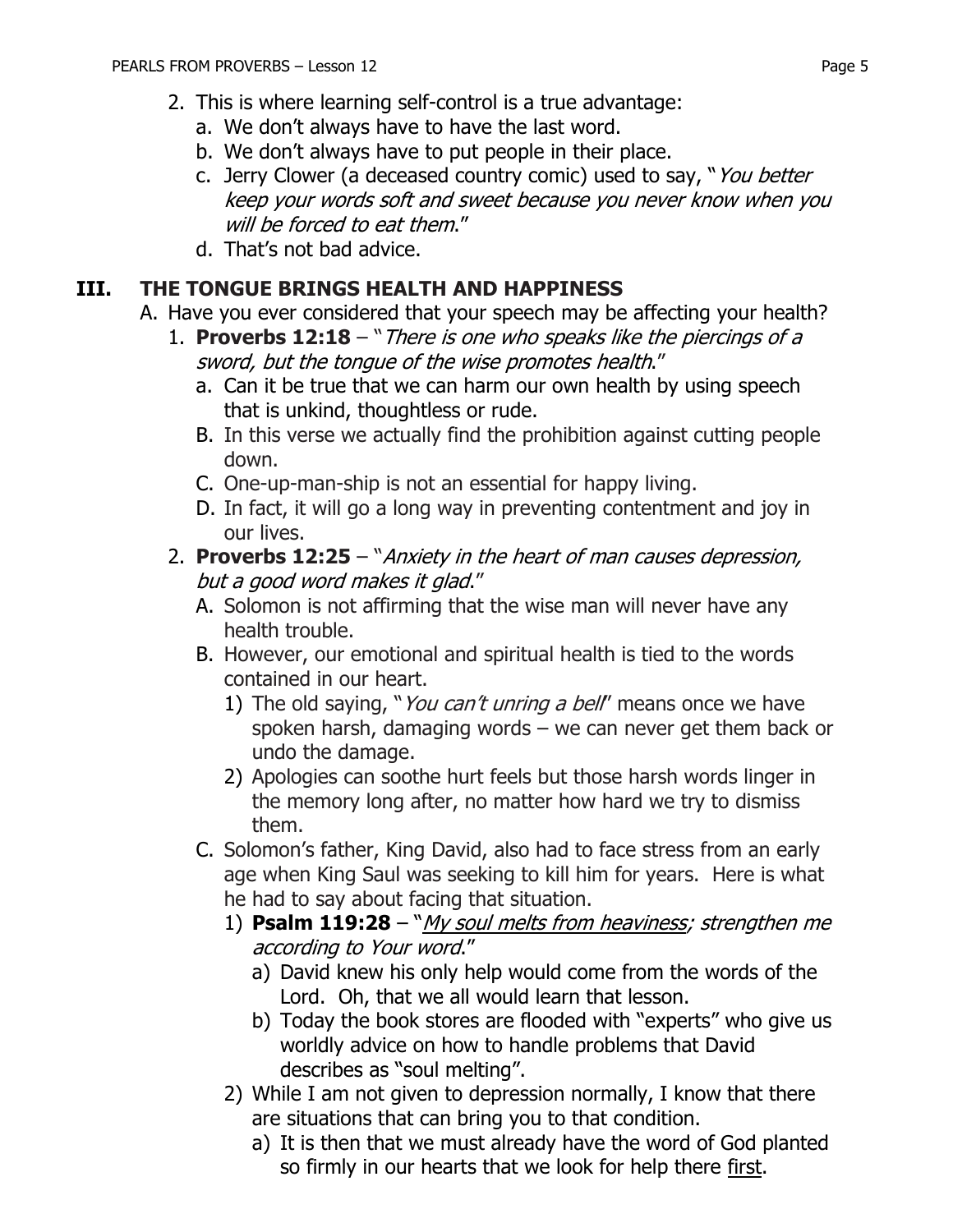- b) Do you have a few encouraging verses memorized?
- c) If memorizing is hard, post them on your refrigerator and on your bathroom mirror and on your front door as you go out, even in your car.
- d) Get some great verses that remind you to:
	- i. rejoice in the Lord
	- ii. to be thankful
	- iii. to be kind
	- iv. make a list of some nice things you can do for someone else.
- e) Self-pity is an easy habit to get into. This is what you say to yourself when you are in the midst of self-pity:
	- i. My problems are worse than everyone else's.
	- ii. Nobody cares about my problems.
	- iii. No one calls me, or sends me cards, or brings food when I am sick.
	- iv. No one speaks to me at church.
	- v. They ought to be ashamed of themselves.
- f) Concentrating on others helps get you out of yourself.
	- i. Stop making excuses why you "can't" when there are real solutions for your problems that you aren't using.
	- ii. Find some way to reach out to others; ways that you can accomplish even with the handicaps you may really have.
- 3) The anxiety spoken of by David as "soul melting" also has a remedy offered by Paul in Philippians 4:4-7 - <sup>"4</sup> Rejoice in the Lord always. Again I will say, rejoice! 5 Let your gentleness be known to all men. The Lord is at hand. <sup>6</sup> <u>Be anxious for nothing</u>, but in everything by prayer and supplication, with thanksgiving, let your requests be made known to God; <sup>7</sup> and <u>the peace of</u> God, which surpasses all understanding, will guard your hearts and minds through Christ Jesus."
	- a) There are a few steps to this remedy:
		- i. If you don't live "rejoicing in the Lord", learn to immediately!
		- ii. Let go of anxiety, which is evidence of trust in God.
		- iii. Make your requests to God with thanksgiving in your heart. It is hard not to rejoice in the Lord when we are in a "thankful" frame of mind
		- iv. Accept the peace of God which surpasses all understanding by faith.
		- v. These steps will result in "guarding your hearts and minds" which is the source of our words.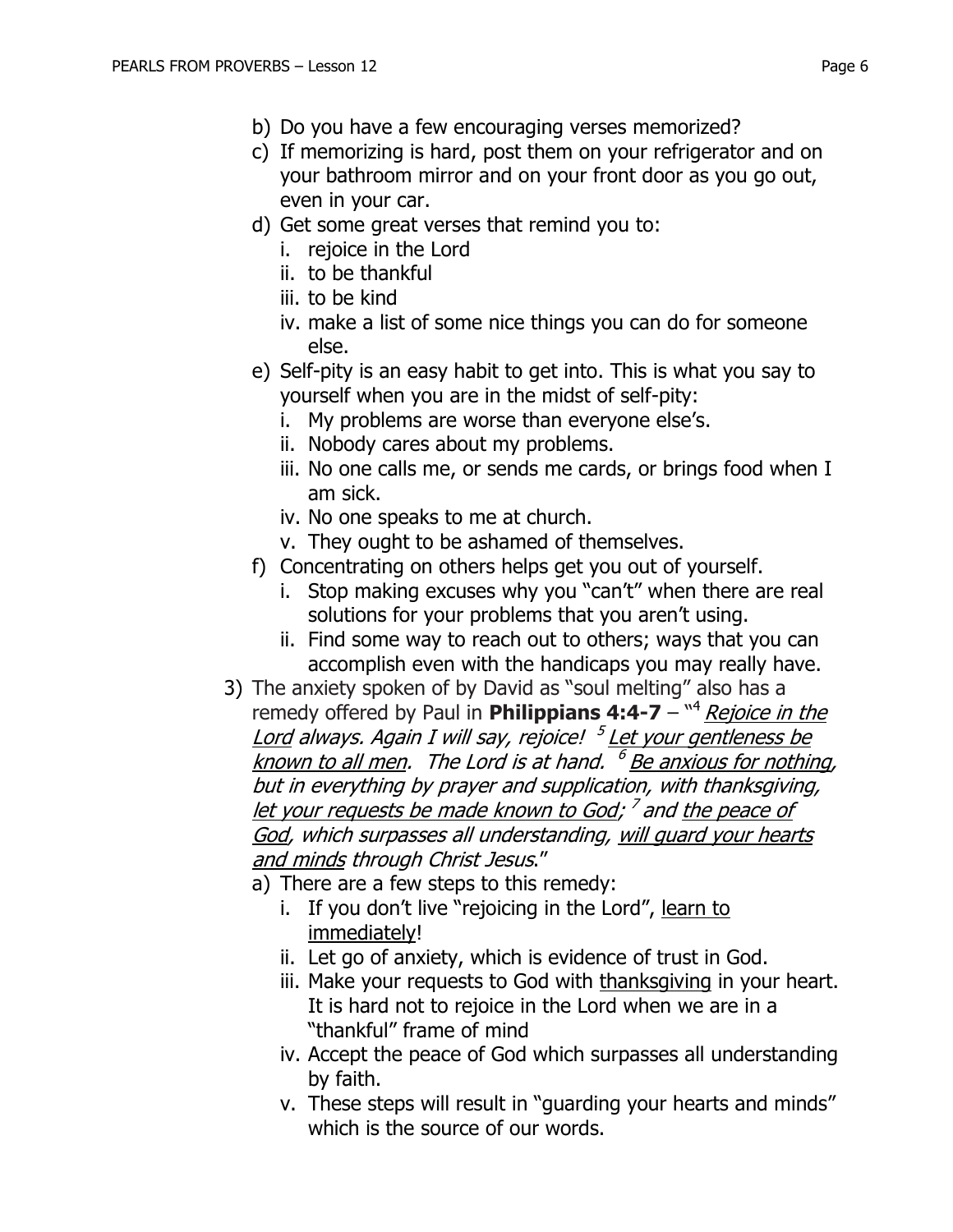## **IV. GOD'S VIEW OF THE TONGUE**

- A. One principle that needs never to be overlooked is that God sees things differently than we do.
	- 1. **Psalm 55:8-9** <sup>18</sup> For My thoughts are not your thoughts, nor are your ways My ways," says the LORD. <sup>9</sup> "For as the heavens are higher than the earth, so are my ways higher than your ways, and My thoughts than your thoughts."
	- 2. The major difference is that we are limited in the scope of things our minds can comprehend – God is not.
		- a. God knows our thoughts:
			- 1) **Proverbs 12:5**  "The thoughts of the righteous are right, but the counsels of the wicked are deceitful."
			- 2) **Proverbs 15:26 – "**The thoughts of the wicked are an abomination to the LORD, but the words of the pure are pleasant.**"**
			- 3) **Proverbs 16:3**  "Commit your works to the Lord, and your thoughts will be established."
				- a) Making a commitment to the Lord means a change of the thought process.
				- b) If your thoughts are not trained to be pure, then your words may reveal a lack of commitment.
		- b. Words that come from a pure heart will decide if we are a person who illuminates a room by our presence, or a person others hate to see coming, because our speech is negative, critical and selfcentered.

## **V. HOW WE MUST NOT USE OUR TONGUES**

- A. Children of God must not lie.
	- 1. **Proverbs 26:28**  "A lying tongue hates those who are crushed by it, and a flattering mouth works ruin."
	- 2. Lying is a serious problem that plagues the world today.
		- a. In today's society, people have broken the LIE down into different kinds in order to make some lies acceptable. They call it:
			- 1) Twisting the truth (causing the meaning of the truth to be slanted in a different way)
			- 2) A white lie (a means of flattery that is not sincere)
			- 3) Fudging or Bending the Truth (telling only part of the truth with some alterations)
			- 4) Call it what you may, but lying is still called an ugly sin in the scriptures. **Revelation 2:10**, tells us that "ALL liars will have their place in the lake which burns with fire and brimstone, which is the second death."
	- 3. Lying is not a product of modern society, it was born in the Garden of Eden when Satan first lied to Eve.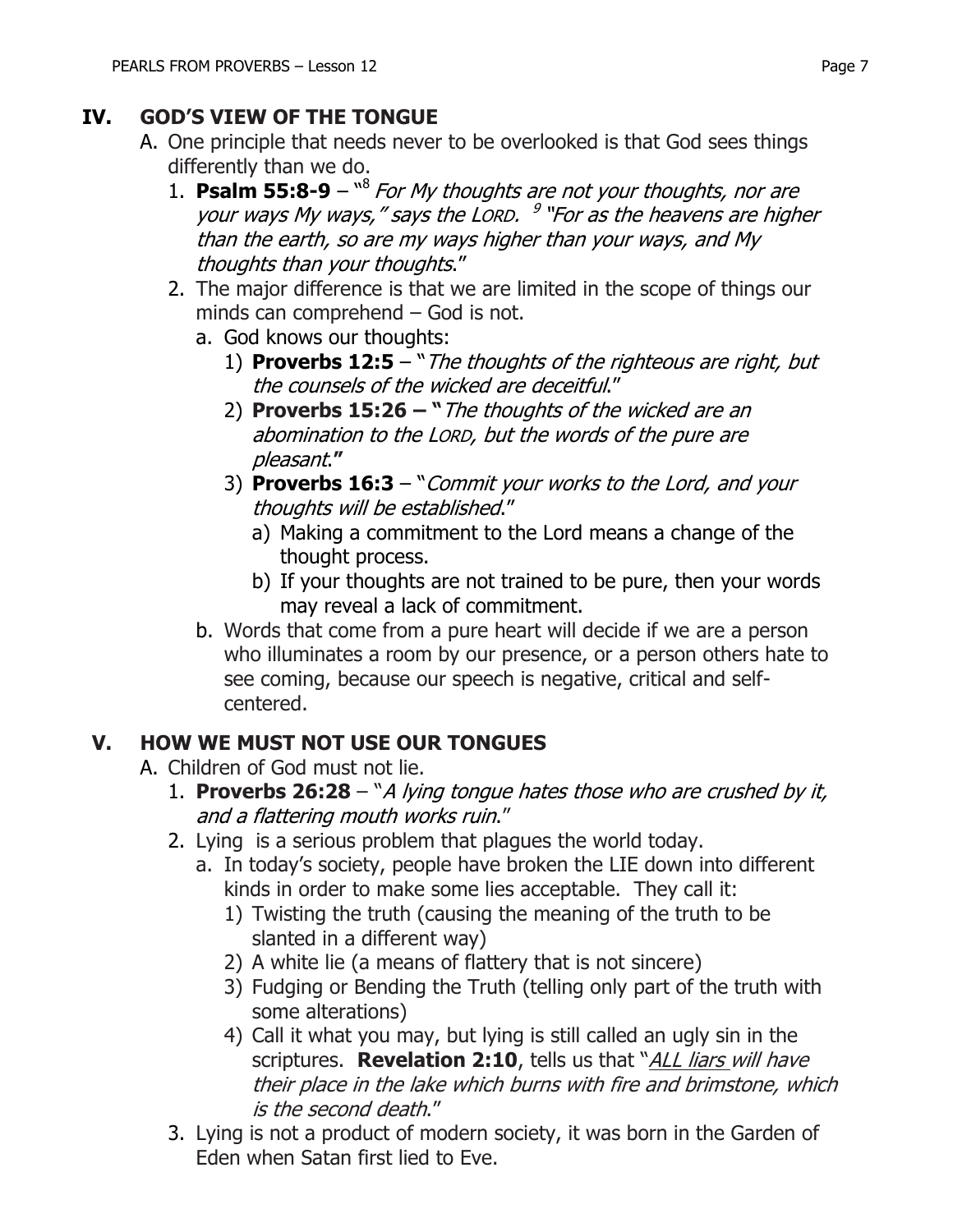- a. When Cain killed his brother, Abel, because of envy, Cain lied to God by providing a vague response in an attempt to deceive God, when He asked, "Where is Abel your brother?" (**Genesis 4:8**).
- b. Cain responded, in **vs. 9** "I do not know. Am I my brother's keeper?" when in fact he did know that Abel was dead.
- c. The murder of his brother, coupled with his lying, brought stern punishment upon him.
- 4. Solomon makes a strong declaration regarding Jehovah and the act of lying.
	- a. "A lying tongue" is listed among the "seven things God hates."
	- b. **Proverbs 6:17** "Lying lips are an abomination to the LORD, but those who deal truthfully are His delight."
	- c. Remember in an earlier lesson we talked about the meaning of the word "abomination" -- that which is exceptionally loathsome, [hateful,](https://en.wikipedia.org/wiki/Hate) [sinful,](https://en.wikipedia.org/wiki/Sin) [wicked,](https://en.wikipedia.org/wiki/Evil) or vile.
	- d. We do not often associate God with hatred or such strong emotions, yet lying is an act man commits that actually stirs up these emotions in the heart of God.
	- e. Such a strong response is necessary, due to the fact that lying is contrary to the nature of God
	- a. **Titus 1:2** and **Hebrews 6:18** both confirm that God cannot lie so He cannot tolerate lying.
- 5. The pursuit of truth is contrary to the "wisdom of the world."
	- a. The world promotes lying as a "fix-all" for man's problems.
	- b. However, in contrast, God teaches us to rely upon truth at every turn in life.
	- c. In **Proverbs 23:23**, Solomon's counsel was to "Buy the truth and do not sell it."
	- d. Liars tend to minimize any possibility of consequences for lying, yet these consequences are suffered time and time again.
- 6. One problem with liars is that they tend to believe the Devil's lie that falsehood offers a permanent fix to the problems that trouble them.
	- a. However, lying is at best only a temporary solution. **Proverbs 12:19** – "The truthful lip shall be established forever, but a lying tongue is but for a moment."
	- b. Thus, one who practices lying demonstrates foolishness. **Proverbs 18:7** – "A fool's mouth is his destruction, and his lips are the snare of his soul."
- 7. Lying is foolish for a number of reasons.
	- a. It is foolish because it puts off the inevitable.
		- 1) It discounts the fact that there will be a day of reckoning. **Proverbs 19:5** – "A false witness will not go unpunished, and he who speaks lies will not escape."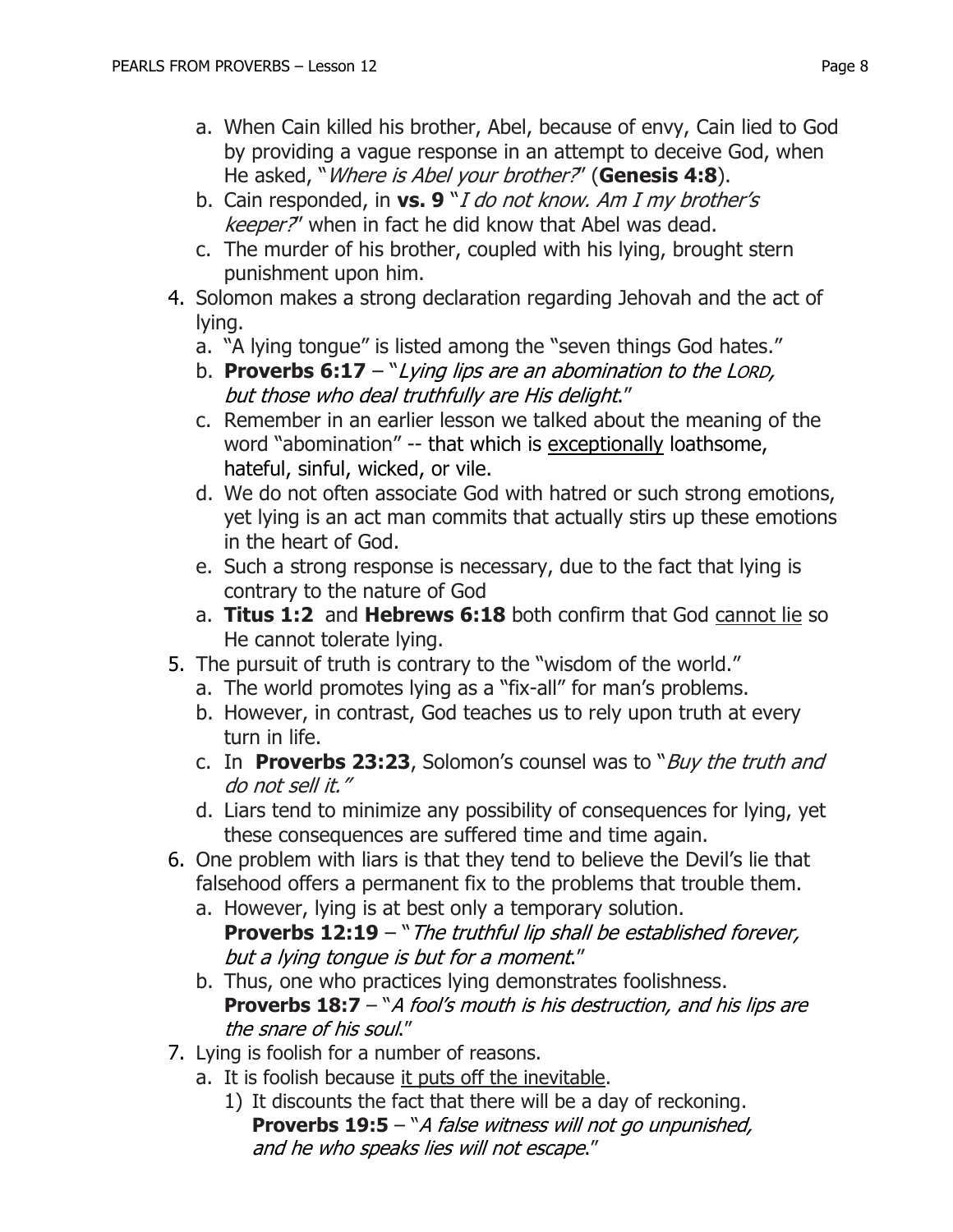- 2) The first century church learned this lesson quite graphically:
	- a) In **Acts 5**, Sapphira and her husband, Ananias, conspired to give money to the apostles which Ananias indicated was the entire sum of money they received for the sale of their property.
	- b) In fact, it was only a portion of the sale, which would have been a commendable amount to give.
	- c) When Ananias was struck dead for "lying to the Holy Spirit", Sapphira came looking for him.
	- d) She had an opportunity to tell the truth but chose to continue the lie her husband had first told.
	- e) She was also struck dead immediately.
- 3) Solomon offers this observation:
	- **Proverbs 19:1** "Better is the poor who walks in his integrity than one who is perverse in his lips, and is a fool."
- b. Second, lying is foolish because the pursuit of lies will often lead to the commission of other sins.
	- 1) Rarely will one only commit a single sin in lying.
	- 2) **Proverbs 17:20**  "He who has a deceitful heart finds no good, and he who has a perverse tongue falls into evil. "
- B. The wise will not use the tongue in boasting.
	- 1. Boasting is a sin because it originates from a heart of pride as we found in an earlier lesson on Pride Vs. Humility.

**Proverbs 14:3** – "In the mouth of a fool is a rod of pride,"

- 2. It is foolish to boast because the one who boasts often makes assertions that he cannot back up.
	- a. Within a boast, there is the assumption that we have complete control over the matter under consideration.
	- b. However, we are never totally in charge of anything.
		- 1) **Proverbs 27:1**  "Do not boast about tomorrow, for you do not know what a day may bring forth."
		- 2) James repeats this same teaching: **James 4:13-16** "<sup>13</sup> Come now, you who say, "*Today or tomorrow we will go to such and such a*  city, spend a year there, buy and sell, and make a profit<sup>"</sup>; <sup>14</sup> whereas <u>you</u> do not know what will happen tomorrow. For what is your life? It is even a vapor that appears for a little time and then vanishes away. 15 Instead you ought to say, "*If the Lord wills, we shall live and do this or that.*" <sup>16</sup> But now you boast in your arrogance. All such boasting is evil."
		- 3) Notice that James not only condemns boasting, he calls it evil.
- C. A wise person will not use his tongue for angry speech.
	- 1. Though anger is not a sin by itself, it can certainly lead us into sin if it is not controlled.
	- 2. Solomon offers good advice for channeling our tongue when angry.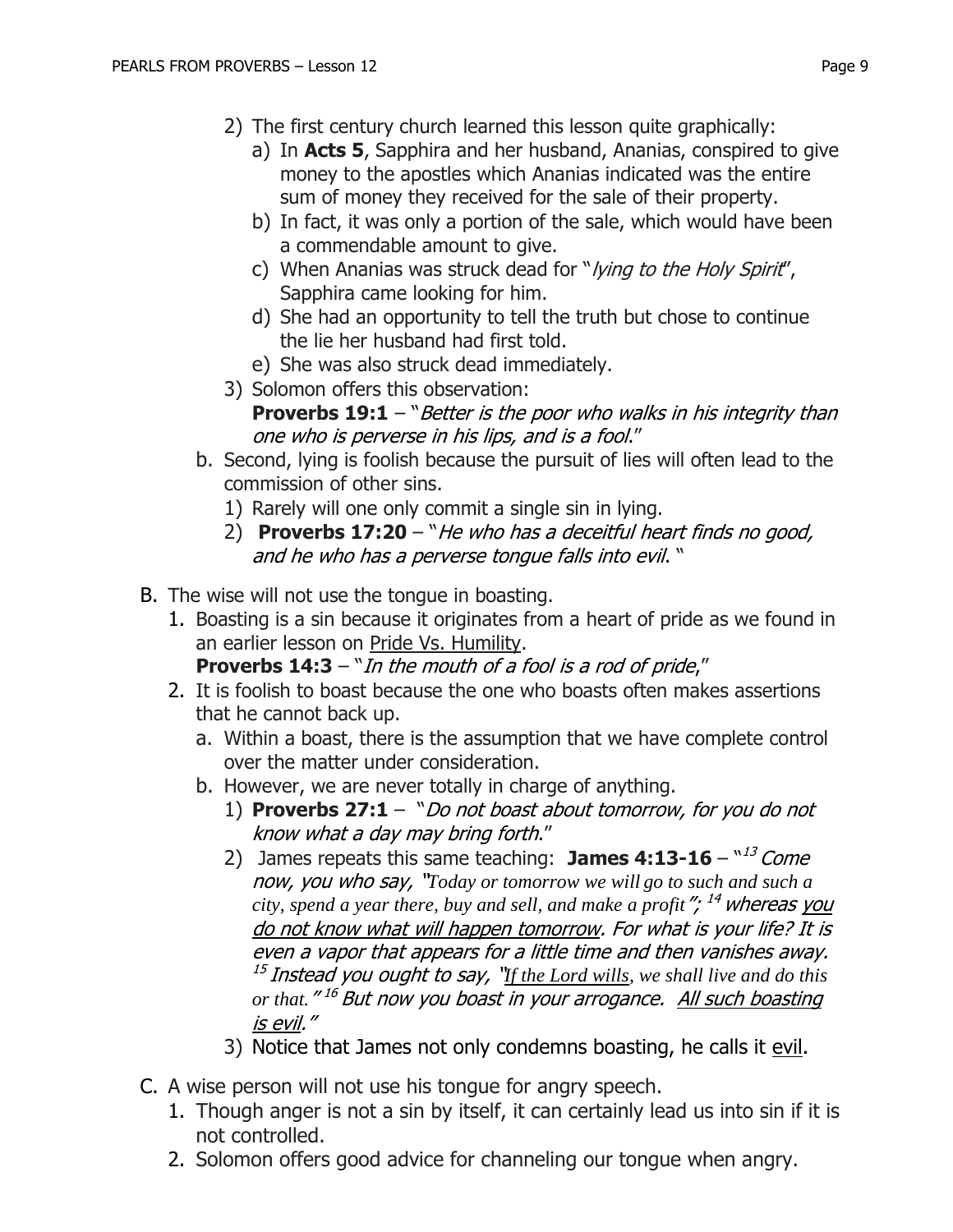a. Before you speak, study the situation carefully. **Proverbs 15:28** – "The heart of the righteous studies how to

answer, but the mouth of the wicked pours forth evil."

b. James and Solomon both confirm that the principles of righteous behavior that God set out in the beginning do not change, even though centuries may pass and societies change.

**James 1:19-20** – "So then, my beloved brethren, let every man be swift to hear, slow to speak, slow to wrath; <sup>20</sup> for the wrath of man does not produce the righteousness of God."

- 3. After we have studied the situation, what is the proper response we want to deliver?
	- a. We would increase our success rate enormously if we just remember this rule: **Proverbs 15:1** – "A soft answer turns away wrath, but a harsh word stirs up anger."
		- 1) Failing to remember this rule often results in letting our anger get the best of us.
		- 2) In those cases, we may say or do something that we later regret.
	- b. We must also consider that it is sometimes appropriate to speak through other means than with our tongue.
		- 1) The Proverbs writer encouraged us in times such as these to rely upon our facial expression more than our vocabulary
			- a) **Proverbs 25:23**  "The north wind brings forth rain, and a backbiting tongue an angry countenance."
			- b) Even if we are exposed to someone else's hateful rant, it is a great time to practice the art of "self-control" and keep your attitude and your facial expressions calm.
		- 2) We should all remember this advice from Solomon: The fewer words the better:
			- a) **Proverbs 17:27** "He who has knowledge spares his words, and a man of understanding is of a calm spirit."
			- b) **Proverbs 12:23**  "A prudent (wise) man conceals knowledge, but the heart of fools proclaims foolishness."
		- 3) In times of extreme emotional or physical distress, it can be good not to say anything at that particular moment, due to our weakened condition.
			- a) **Proverbs 17:28**  "Even a fool is counted wise when he holds his peace; when he shuts his lips, he is considered perceptive."
			- b) This does not mean that there would never be a time when an important matter could be addressed in the future.
			- c) Certainly, if it is an important matter, it must be addressed, but we must remember the words that Solomon also wrote in **Ecclesiastes 3:7b** – "...a time to keep silence, and a time to speak."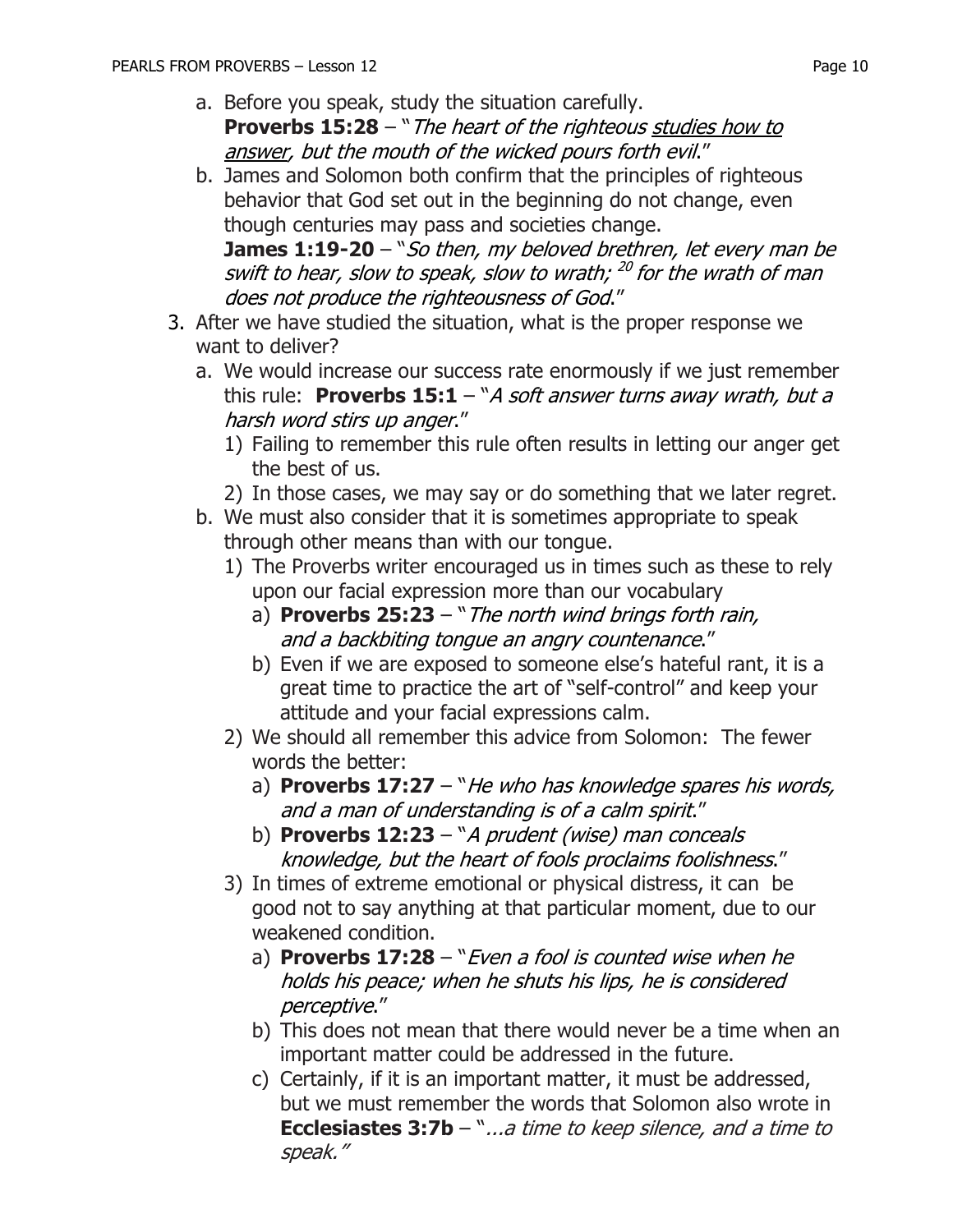- D. A wise person will not use the tongue for gossip.
	- 1. One who engages in gossip demonstrates foolishness and a lack of wisdom.
	- 2. Gossip is a destructive activity of the tongue that is hurtful to the body of Christ.
		- a. **Proverbs 26:20**  "Where there is no wood, the fire goes out; and where there is no talebearer, strife ceases."
			- 1) Unverified negative information, whether about an individual or a congregation can be devastating.
			- 2) We must guard against the temptation to repeat such information.
		- b. Legitimate offenses or concerns about an individual or a congregation must be handled in the method described by Jesus for the resolution of conflict.

**Matthew 18:15-17** – <sup>"15</sup> Moreover if your brother sins against you, go and tell him his fault between you and him alone. If he hears you, you have gained your brother. 16 But if he will not hear, take with you one or two more, that '*by the mouth of two or three witnesses every word may be established*.' 17 And if he refuses to hear them, tell it to the church. But if he refuses even to hear the church, let him be to you like a heathen and a tax collector."

- c. Perhaps few of these situations will arise if we remember some important verses about how to treat our brothers and sisters in Christ at all times.
	- 1) **I Timothy 5:19**  "Do not receive an accusation against an elder except from two or three witnesses."
	- 2) **I Timothy 5:1-2**  "Do not rebuke an older man, but exhort him as a father, younger men as brothers, <sup>2</sup> older women as mothers, younger women as sisters, with all purity."
	- 3) **James 4:11** "*Do not speak evil of one another, brethren. He* who speaks evil of a brother and judges his brother, speaks evil of the law and judges the law. But if you judge the law, you are not a doer of the law but a judge. <sup>12</sup> There is one Lawgiver, who is able to save and to destroy. Who are you to judge another? "
- 2. The gossiper is referred to as a hypocrite who professes to be a follower of Jehovah, yet his actions prove otherwise
	- a. **Proverbs 11:9** "*The hypocrite with his mouth destroys his* neighbor, but through knowledge the righteous will be delivered."
	- b. We must learn to avoid conversations that involve gossip. **Proverbs 20:19** – "He who goes about as a talebearer reveals secrets; therefore do not associate with one who flatters with his lips."
	- c. The gossip must not be considered a "confidante" to whom you would tell your innermost thoughts and secrets.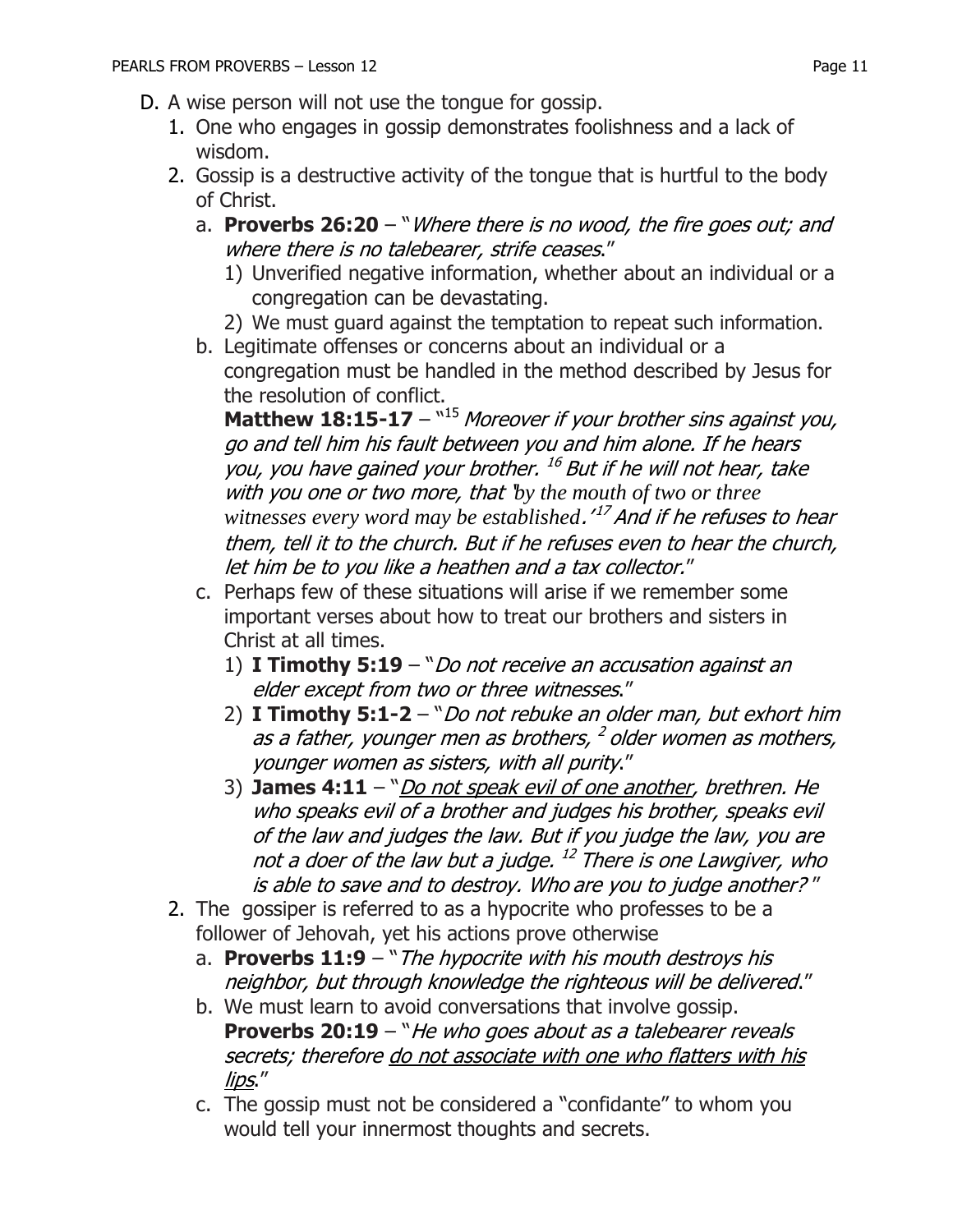**Proverbs 11:13** – "A talebearer reveals secrets, but he who is of a faithful spirit conceals a matter."

- 3. Do not allow yourself to be a conduit through whom gossip flows.
	- a. **Proverbs 26:20**  "Where there is no wood, the fire goes out; and where there is no talebearer, strife ceases."
	- b. Gossip would not exist if it were not for those who listen to the gossiper.
	- c. Do not feel that you must be polite and listen to gossip. Have the courage to stop gossip in its tracks.
	- d. Passive participation will only fuel the gossiper's raging fire.
	- e. Once you have walked away from such conversations or suggested that it is an inappropriate discussion, you will soon notice that you are not included in other gossiping sessions, which is all the better for you.

## **VI. CONCLUSION**

- A. The Proverbs offer us excellent instruction and Divine guidance in the use of our tongues.
- B. One who pursues God's wisdom will refrain from using his tongue for ungodly purposes.
- C. He will trust in the Lord and pursue the paths of righteousness as revealed in the Word of God.
- D. A wise person will not use his tongue to:
	- 1. Lie
	- 2. Boast
	- 3. Release anger
	- 4. Gossip.
- E. Wise men and women will heed instruction of God's word and avoid the improper use of the tongue.
	- 1. **James 3:1-12** is a lengthy discussion of the difficulty in taming the tongue. James describes the tongue this way:
		- a. It is as powerful as a bit in the horse's mouth or a rudder that steers a ship. **Vs. 3-4**
		- b. It can do as much damage as a forest fire. **Vs. 5-6**
		- c. Even though it is a very small part of the body, it can defile (corrupt) the whole body. **Vs. 6**
		- d. It is wilder than any kind of beast, bird, reptile or creature of the sea and it cannot be tamed. **Vs. 7**
		- e. It is an unruly evil. **Vs. 8**
		- f. It is very inconsistent in that we use it to bless God and then we curse men who were also made in the image of God. **Vs. 9**
		- g. James asks *"How can opposite things come forth from the same mouth – both blessing and cursing?"* **Vs. 10-12**
			- 1) After all, it is not possible for a spring to flow with both fresh water and bitter water at the same time.